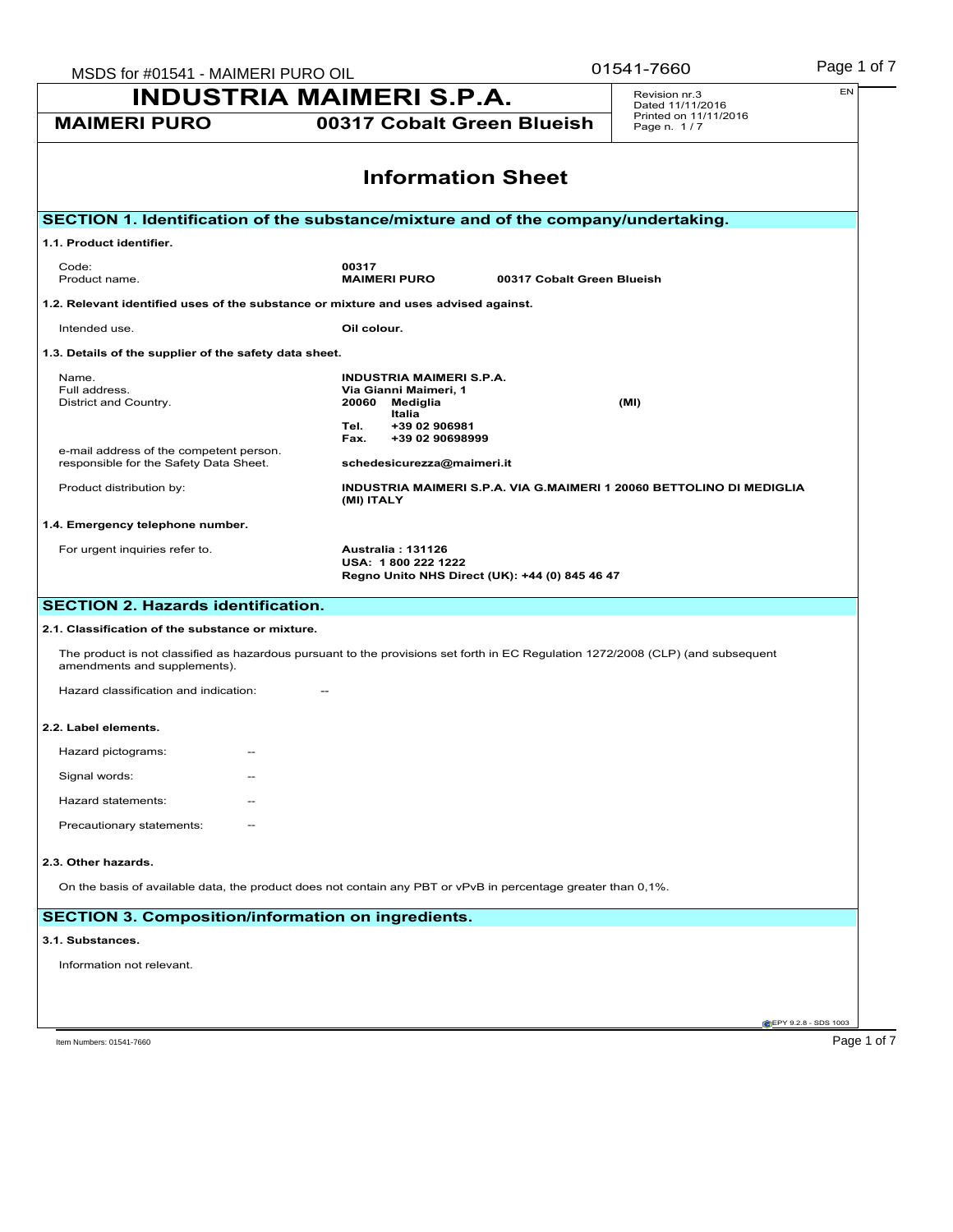**MAIMERI PURO 00317 Cobalt Green Blueish**

Revision nr.3 Dated 11/11/2016 Printed on 11/11/2016 Page n. 2 / 7

### **3.2. Mixtures.**

The product does not contain substances classified as being hazardous to human health or the environment pursuant to the provisions Regulation (EU) 1272/2008 (CLP) (and subsequent amendments and supplements) in such quantities as to require the statement.

### **SECTION 4. First aid measures.**

### **4.1. Description of first aid measures.**

EYES: Remove contact lenses, if present. Wash immediately with plenty of water for at least 15 minutes, opening the eyelids fully. If problem persists, seek medical advice.

SKIN: Remove contaminated clothing. Rinse skin with a shower immediately. Get medical advice/attention immediately. Wash contaminated clothing before using it again.

INHALATION: Remove to open air. If the subject stops breathing, administer artificial respiration. Get medical advice/attention immediately.

INGESTION: Get medical advice/attention immediately. Do not induce vomiting. Do not administer anything not explicitly authorised by a doctor.

### **4.2. Most important symptoms and effects, both acute and delayed.**

Specific information on symptoms and effects caused by the product are unknown. For symptoms and effects caused by the contained substances, see chap. 11.

### **4.3. Indication of any immediate medical attention and special treatment needed.**

Information not available.

### **SECTION 5. Firefighting measures.**

### **5.1. Extinguishing media.**

SUITABLE EXTINGUISHING EQUIPMENT The extinguishing equipment should be of the conventional kind: carbon dioxide, foam, powder and water spray. UNSUITABLE EXTINGUISHING EQUIPMENT None in particular.

### **5.2. Special hazards arising from the substance or mixture.**

HAZARDS CAUSED BY EXPOSURE IN THE EVENT OF FIRE Do not breathe combustion products.

### **5.3. Advice for firefighters.**

GENERAL INFORMATION

Use jets of water to cool the containers to prevent product decomposition and the development of substances potentially hazardous for health. Always wear full fire prevention gear. Collect extinguishing water to prevent it from draining into the sewer system. Dispose of contaminated water used for extinction and the remains of the fire according to applicable regulations. SPECIAL PROTECTIVE EQUIPMENT FOR FIRE-FIGHTERS

Normal fire fighting clothing i.e. fire kit (BS EN 469), gloves (BS EN 659) and boots (HO specification A29 and A30) in combination with self-contained open circuit positive pressure compressed air breathing apparatus (BS EN 137).

### **SECTION 6. Accidental release measures.**

### **6.1. Personal precautions, protective equipment and emergency procedures.**

Block the leakage if there is no hazard.

Wear suitable protective equipment (including personal protective equipment referred to under Section 8 of the safety data sheet) to<br>prevent any contamination of skin, eyes and personal clothing. These indications apply fo emergency procedures.

### **6.2. Environmental precautions.**

The product must not penetrate into the sewer system or come into contact with surface water or ground water.

### **6.3. Methods and material for containment and cleaning up.**

Collect the leaked product into a suitable container. If the product is flammable, use explosion-proof equipment. Evaluate the compatibility of the container to be used, by checking section 10. Absorb the remainder with inert absorbent material. Make sure the leakage site is well aired. Contaminated material should be disposed of in compliance with the provisions set forth in point 13.

**EPY 9.2.8 - SDS 1003**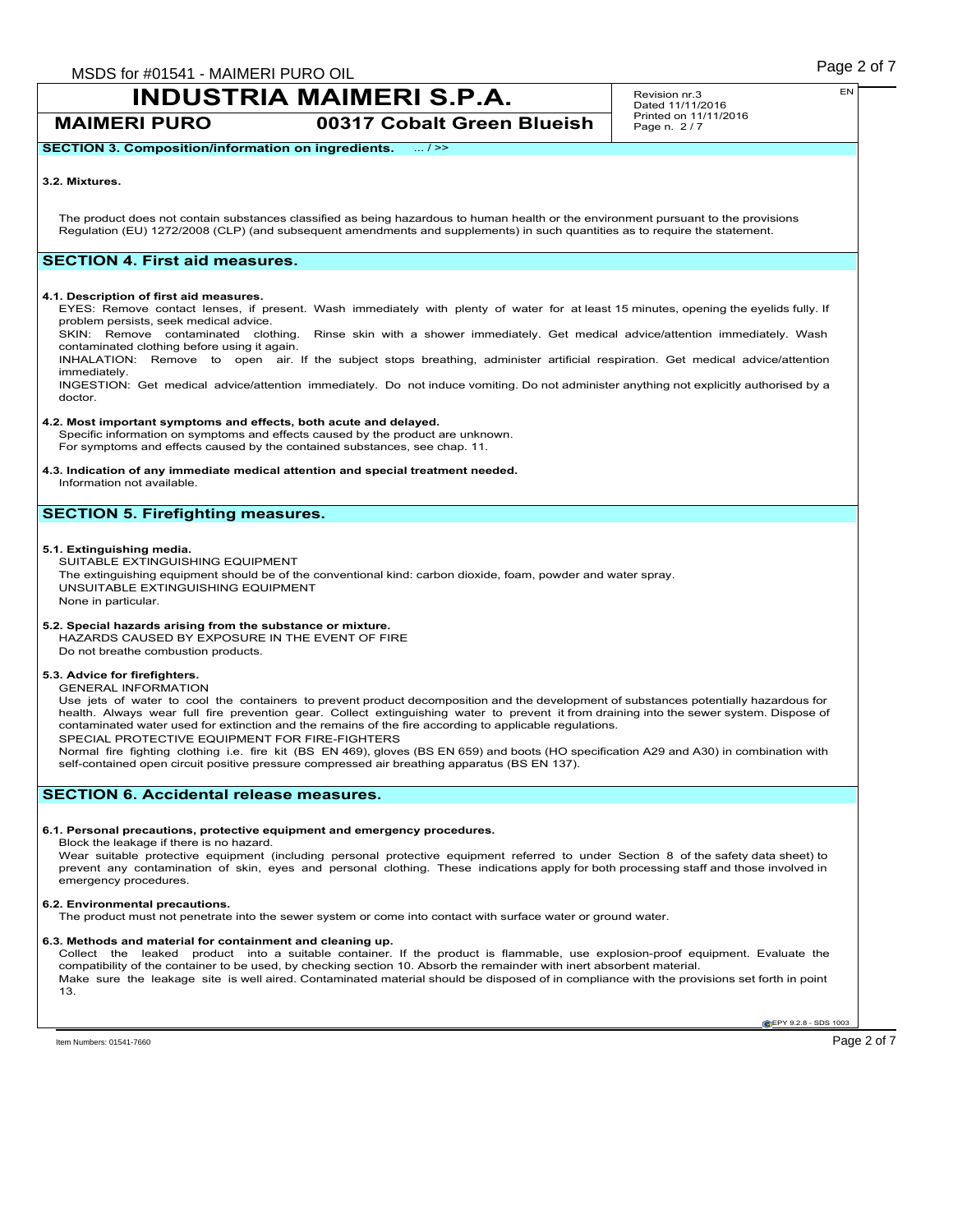**MAIMERI PURO 00317 Cobalt Green Blueish**

Revision nr.3 Dated 11/11/2016 Printed on 11/11/2016 Page n. 3 / 7

### **SECTION 6. Accidental release measures.** ... / >>

### **6.4. Reference to other sections.**

Any information on personal protection and disposal is given in sections 8 and 13.

### **SECTION 7. Handling and storage.**

### **7.1. Precautions for safe handling.**

Before handling the product, consult all the other sections of this material safety data sheet. Avoid leakage of the product into the environment. Do not eat, drink or smoke during use. Remove any contaminated clothes and personal protective equipment before entering places in which people eat.

### **7.2. Conditions for safe storage, including any incompatibilities.**

Store only in the original container. Store the containers sealed, in a well ventilated place, away from direct sunlight. Keep containers away from any incompatible materials, see section 10 for details.

### **7.3. Specific end use(s).**

Information not available.

### **SECTION 8. Exposure controls/personal protection.**

### **8.1. Control parameters.**

Information not available.

### **8.2. Exposure controls.**

Comply with the safety measures usually applied when handling chemical substances. HAND PROTECTION None required. SKIN PROTECTION None required. EYE PROTECTION None required. RESPIRATORY PROTECTION None required, unless indicated otherwise in the chemical risk assessment. ENVIRONMENTAL EXPOSURE CONTROLS. The emissions generated by manufacturing processes, including those generated by ventilation equipment, should be checked to ensure compliance with environmental standards.

### **SECTION 9. Physical and chemical properties.**

#### **9.1. Information on basic physical and chemical properties.** Appearance<br>Colour DEEP GREEN Odour<br>
Odour threshold.<br>
Odour threshold. Odour threshold. pH. Melting point / freezing point.<br>
Initial boiling point.<br>
Not available. Initial boiling point.<br>
Boiling range.<br>
Not available. Boiling range. Not available to the set of the Not available to the Not available. Not available to the Not available. Not available to the Not available. Not available to the Not available. Not available to the Not availa Flash point.  $\begin{array}{ccc} 5 & 5 & 5 \\ 2 & 5 & 6 \\ 6 & 7 & 7 \end{array}$  Point Practice Rate Not available. Evaporation Rate<br>
Flammability of solids and gases<br>
Not available. Flammability of solids and gases Not available.<br>
Not available.<br>
Not available. Lower inflammability limit.<br>
Upper inflammability limit.<br>
Upper inflammability limit.<br>
Not available. Upper inflammability limit.<br>
Lower explosive limit.<br>
Not available. Lower explosive limit.<br>
Upper explosive limit.<br>
Upper explosive limit. Upper explosive limit.<br>
Vapour pressure.<br>
Vapour pressure.<br>
Not available. Vapour pressure.<br>
Vapour density<br>
Vapour density<br>
Vapour density Vapour density Not<br>
Relative density 0.4 Relative density.<br>Solubility INSOLUBLE, DILUTE WITH WHITE SPIRIT<br>Not available Partition coefficient: n-octanol/water Mot available.<br>Auto-ignition temperature Not available Auto-ignition temperature.<br>
Decomposition temperature<br>
Not available. Decomposition temperature. Viscosity **Not available.**

**CEPY 9.2.8 - SDS 1003** 

 $\Gamma$ ltem Numbers: 01541-7660  $\rm P$ age  $3$  of  $7$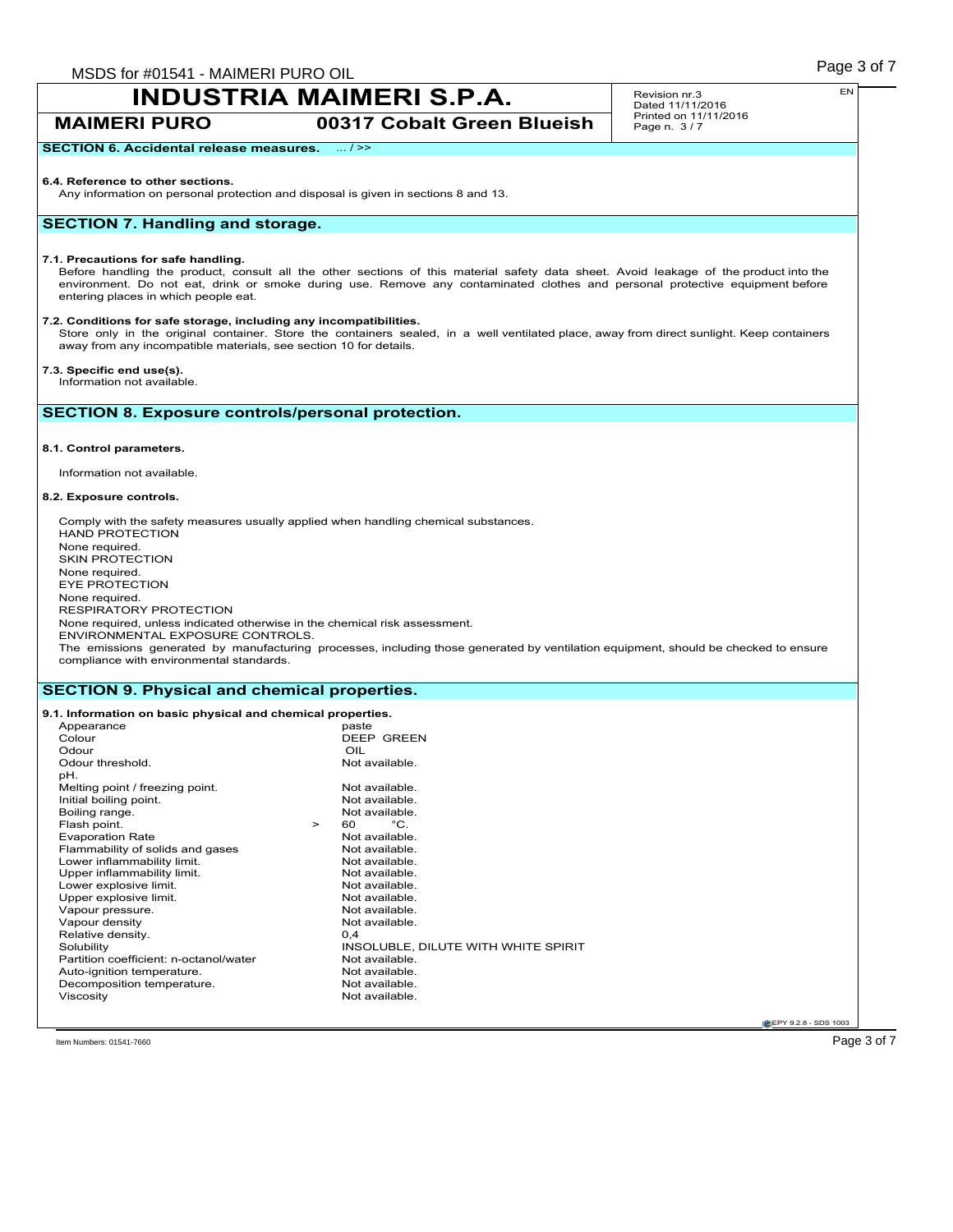| MSDS for #01541 - MAIMERI PURO OIL                                                                   |                                                                  |                          |                                                                                          |                                      | Page 4 of 7                   |
|------------------------------------------------------------------------------------------------------|------------------------------------------------------------------|--------------------------|------------------------------------------------------------------------------------------|--------------------------------------|-------------------------------|
| <b>INDUSTRIA MAIMERI S.P.A.</b>                                                                      |                                                                  |                          |                                                                                          | Revision nr.3<br>Dated 11/11/2016    | EN                            |
| <b>MAIMERI PURO</b>                                                                                  |                                                                  |                          | 00317 Cobalt Green Blueish                                                               | Printed on 11/11/2016<br>Page n. 4/7 |                               |
| <b>SECTION 9. Physical and chemical properties.</b>                                                  |                                                                  | $\overline{\ldots}$ / >> |                                                                                          |                                      |                               |
| <b>Explosive properties</b>                                                                          | Not available.                                                   |                          |                                                                                          |                                      |                               |
| Oxidising properties                                                                                 | Not available.                                                   |                          |                                                                                          |                                      |                               |
| 9.2. Other information.<br>Total solids (250°C / 482°F)                                              | 99,71 %                                                          |                          |                                                                                          |                                      |                               |
| VOC (Directive 2010/75/EC) :                                                                         |                                                                  | $0,29\%$ - 7,32          | g/litre.                                                                                 |                                      |                               |
| VOC (volatile carbon) :                                                                              |                                                                  | $0.24 \%$ - 6.20         | g/litre.                                                                                 |                                      |                               |
| <b>SECTION 10. Stability and reactivity.</b>                                                         |                                                                  |                          |                                                                                          |                                      |                               |
| 10.1. Reactivity.                                                                                    |                                                                  |                          |                                                                                          |                                      |                               |
| There are no particular risks of reaction with other substances in normal conditions of use.         |                                                                  |                          |                                                                                          |                                      |                               |
| 10.2. Chemical stability.                                                                            |                                                                  |                          |                                                                                          |                                      |                               |
| The product is stable in normal conditions of use and storage.                                       |                                                                  |                          |                                                                                          |                                      |                               |
| 10.3. Possibility of hazardous reactions.                                                            |                                                                  |                          |                                                                                          |                                      |                               |
| No hazardous reactions are foreseeable in normal conditions of use and storage.                      |                                                                  |                          |                                                                                          |                                      |                               |
| 10.4. Conditions to avoid.                                                                           |                                                                  |                          |                                                                                          |                                      |                               |
| None in particular. However the usual precautions used for chemical products should be respected.    |                                                                  |                          |                                                                                          |                                      |                               |
| 10.5. Incompatible materials.<br>Information not available.                                          |                                                                  |                          |                                                                                          |                                      |                               |
|                                                                                                      |                                                                  |                          |                                                                                          |                                      |                               |
| 10.6. Hazardous decomposition products.<br>Information not available.                                |                                                                  |                          |                                                                                          |                                      |                               |
|                                                                                                      |                                                                  |                          |                                                                                          |                                      |                               |
| <b>SECTION 11. Toxicological information.</b>                                                        |                                                                  |                          |                                                                                          |                                      |                               |
| 11.1. Information on toxicological effects.                                                          |                                                                  |                          |                                                                                          |                                      |                               |
| ACUTE TOXICITY.                                                                                      |                                                                  |                          |                                                                                          |                                      |                               |
|                                                                                                      |                                                                  |                          |                                                                                          |                                      |                               |
| LC50 (Inhalation - vapours) of the mixture:<br>LC50 (Inhalation - mists / powders) of the mixture:   |                                                                  |                          | Not classified (no significant component).<br>Not classified (no significant component). |                                      |                               |
| LD50 (Oral) of the mixture:                                                                          |                                                                  |                          | Not classified (no significant component).                                               |                                      |                               |
| LD50 (Dermal) of the mixture:                                                                        |                                                                  |                          | Not classified (no significant component).                                               |                                      |                               |
| SKIN CORROSION / IRRITATION.<br>Does not meet the classification criteria for this hazard class.     |                                                                  |                          |                                                                                          |                                      |                               |
|                                                                                                      |                                                                  |                          |                                                                                          |                                      |                               |
| SERIOUS EYE DAMAGE / IRRITATION.<br>Does not meet the classification criteria for this hazard class. |                                                                  |                          |                                                                                          |                                      |                               |
| RESPIRATORY OR SKIN SENSITISATION.                                                                   |                                                                  |                          |                                                                                          |                                      |                               |
| Does not meet the classification criteria for this hazard class.                                     |                                                                  |                          |                                                                                          |                                      |                               |
| <b>GERM CELL MUTAGENICITY.</b><br>Does not meet the classification criteria for this hazard class.   |                                                                  |                          |                                                                                          |                                      |                               |
| CARCINOGENICITY.                                                                                     |                                                                  |                          |                                                                                          |                                      |                               |
|                                                                                                      | Does not meet the classification criteria for this hazard class. |                          |                                                                                          |                                      |                               |
|                                                                                                      |                                                                  |                          |                                                                                          |                                      |                               |
| REPRODUCTIVE TOXICITY.                                                                               |                                                                  |                          |                                                                                          |                                      |                               |
| Does not meet the classification criteria for this hazard class.                                     |                                                                  |                          |                                                                                          |                                      |                               |
| STOT - SINGLE EXPOSURE.<br>Does not meet the classification criteria for this hazard class.          |                                                                  |                          |                                                                                          |                                      |                               |
|                                                                                                      |                                                                  |                          |                                                                                          |                                      |                               |
| STOT - REPEATED EXPOSURE.                                                                            |                                                                  |                          |                                                                                          |                                      | <b>C</b> EPY 9.2.8 - SDS 1003 |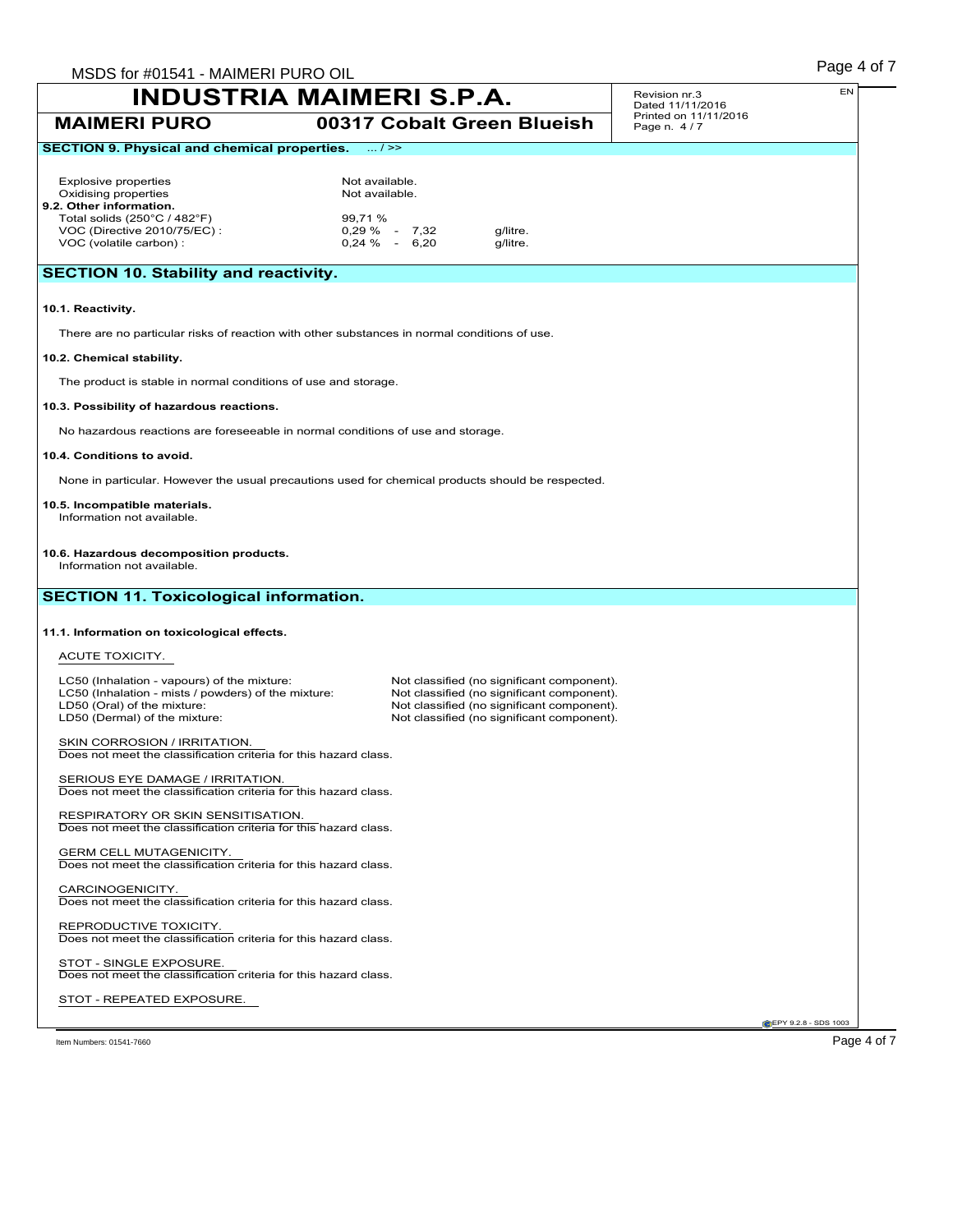### **MAIMERI PURO 00317 Cobalt Green Blueish**

### Revision nr.3 Dated 11/11/2016 Printed on 11/11/2016 Page n. 5 / 7

### **SECTION 11. Toxicological information.** ... / >>

Does not meet the classification criteria for this hazard class.

### ASPIRATION HAZARD.

Does not meet the classification criteria for this hazard class.

### **SECTION 12. Ecological information.**

Use this product according to good working practices. Avoid littering. Inform the competent authorities, should the product reach waterways or contaminate soil or vegetation.

### **12.1. Toxicity.**

Information not available.

#### **12.2. Persistence and degradability.** Information not available.

**12.3. Bioaccumulative potential.** Information not available.

### **12.4. Mobility in soil.**

Information not available.

### **12.5. Results of PBT and vPvB assessment.**

On the basis of available data, the product does not contain any PBT or vPvB in percentage greater than 0,1%.

### **12.6. Other adverse effects.**

Information not available.

### **SECTION 13. Disposal considerations.**

### **13.1. Waste treatment methods.**

Reuse, when possible. Neat product residues should be considered special non-hazardous waste. Disposal must be performed through an authorised waste management firm, in compliance with national and local regulations. CONTAMINATED PACKAGING

Contaminated packaging must be recovered or disposed of in compliance with national waste management regulations.

### **SECTION 14. Transport information.**

The product is not dangerous under current provisions of the Code of International Carriage of Dangerous Goods by Road (ADR) and by Rail (RID), of the International Maritime Dangerous Goods Code (IMDG), and of the International Air Transport Association (IATA) regulations.

### **14.1. UN number.**

Not applicable.

### **14.2. UN proper shipping name.**

Not applicable.

### **14.3. Transport hazard class(es).**

Not applicable.

### **14.4. Packing group.**

Not applicable.

### **14.5. Environmental hazards.**

Not applicable.

**CEPY 9.2.8 - SDS 1003**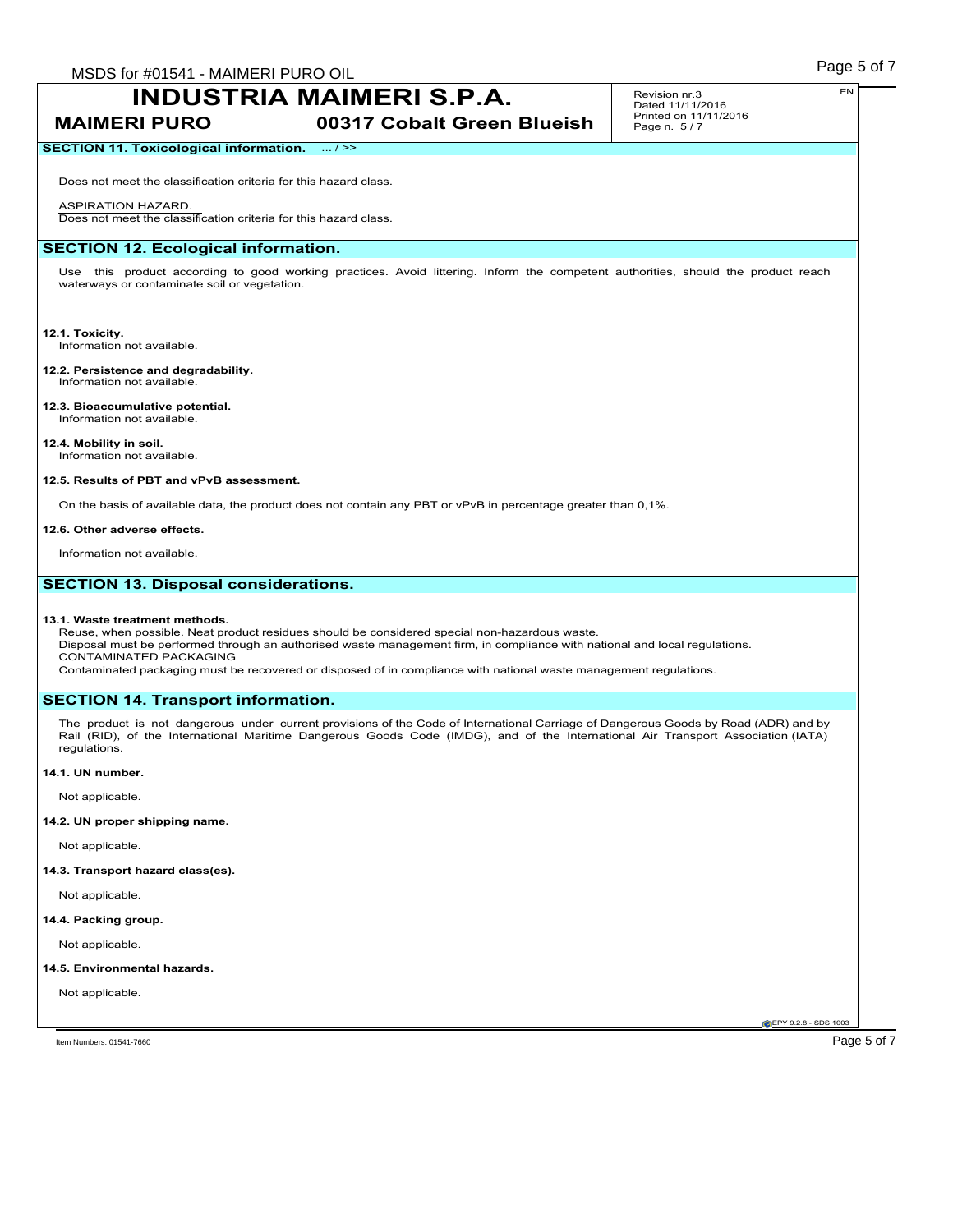Revision nr.3 Dated 11/11/2016 Printed on 11/11/2016 Page n. 6 / 7

**MAIMERI PURO 00317 Cobalt Green Blueish**

**14.6. Special precautions for user.**

Not applicable.

### **14.7. Transport in bulk according to Annex II of Marpol and the IBC Code.**

Information not relevant.

### **SECTION 15. Regulatory information.**

**15.1. Safety, health and environmental regulations/legislation specific for the substance or mixture.**

Seveso Category - Directive 2012/18/EC: None.

Restrictions relating to the product or contained substances pursuant to Annex XVII to EC Regulation 1907/2006. None.

Substances in Candidate List (Art. 59 REACH). On the basis of available data, the product does not contain any SVHC in percentage greater than 0,1%.

Substances subject to authorisarion (Annex XIV REACH). None.

Substances subject to exportation reporting pursuant to (EC) Reg. 649/2012:

Substances subject to the Rotterdam Convention: None.

Substances subject to the Stockholm Convention: None.

Healthcare controls. Information not available.

### **15.2. Chemical safety assessment.**

No chemical safety assessment has been processed for the mixture and the substances it contains.

### **SECTION 16. Other information.**

LEGEND:

None.

- ADR: European Agreement concerning the carriage of Dangerous goods by Road
- CAS NUMBER: Chemical Abstract Service Number
- CE50: Effective concentration (required to induce a 50% effect)
- CE NUMBER: Identifier in ESIS (European archive of existing substances)
- CLP: EC Regulation 1272/2008
- DNEL: Derived No Effect Level
- EmS: Emergency Schedule
- GHS: Globally Harmonized System of classification and labeling of chemicals
- IATA DGR: International Air Transport Association Dangerous Goods Regulation
- IC50: Immobilization Concentration 50%
- IMDG: International Maritime Code for dangerous goods
- IMO: International Maritime Organization
- INDEX NUMBER: Identifier in Annex VI of CLP
- LC50: Lethal Concentration 50%
- LD50: Lethal dose 50%
- OEL: Occupational Exposure Level
- PBT: Persistent bioaccumulative and toxic as REACH Regulation
- PEC: Predicted environmental Concentration
- PEL: Predicted exposure level
- PNEC: Predicted no effect concentration

**CEPY 9.2.8 - SDS 1003** 

Item Numbers: 01541-7660 Page 6 of 7